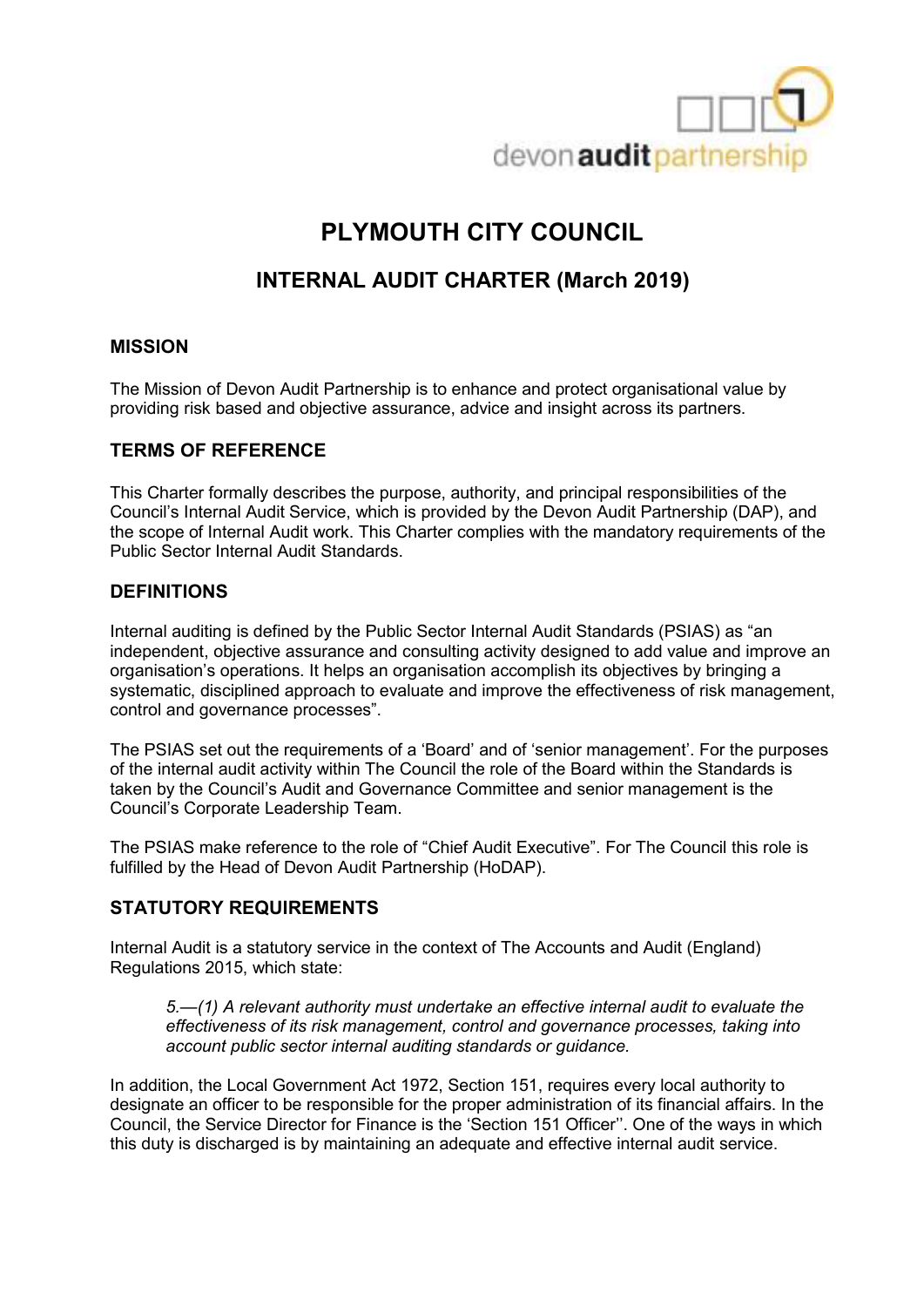#### **THE PURPOSE AND AIM OF INTERNAL AUDIT**

The role of Internal Audit is to understand the key risks of the Council; to examine and evaluate the adequacy and effectiveness of the system of risk management and the entire control environment as operated throughout the organisation and contribute to the proper, economic, efficient and effective use of resources. In addition, the other objectives of the function are to:

- support the Section 151 Officer to discharge his / her statutory duties
- contribute to and support the Finance function in ensuring the provision of, and promoting the need for, sound financial systems
- support the corporate efficiency and resource management processes by conducting value for money and efficiency studies and supporting the work of corporate working groups as appropriate
- provide a quality fraud investigation service which safeguards public monies.

The existence of Internal Audit does not diminish the responsibility of management to establish systems of internal control to ensure that activities are conducted in a secure, efficient and wellordered manner.

Internal Audit for The Council is provided by Devon Audit Partnership. We aim to provide a high quality, professional, effective and efficient Internal Audit Service to the Members, service areas and units of the Council, adding value whenever possible.

## **PROFESSIONALISM, ETHICS AND INDEPENDENCE**

#### **Being Professional**

We (Devon Audit Partnership) will adhere to the relevant codes and guidance. In particular, we adhere to the Institute of Internal Auditors' (IIA's) mandatory guidance including the Definition of Internal Auditing, the Code of Ethics, and the Public Sector Internal Audit Standards. This mandatory guidance constitutes principles of the fundamental requirements for the professional practice of internal auditing within the public sector and for evaluating the effectiveness of Internal Audit's performance. The IIA's Practice Advisories, Practice Guides, and Position Papers will also be adhered to as applicable to guide operations. In addition, Internal Audit will adhere to The Council's relevant policies and procedures and the internal audit manual.

Internal Auditors must apply the care and skill expected of a reasonably prudent and competent internal auditor. Due professional care does not, however, imply infallibility.

## **Our Ethics**

Internal auditors in UK public sector organisations must conform to the Code of Ethics as set out by The Institute of Internal Auditor's. This Code of Ethics promotes an ethical culture in the profession of internal auditing. If individual internal auditors have membership of another professional body then he or she must also comply with the relevant requirements of that organisation.

The Code of Ethics extends beyond the definition of internal auditing to include two essential components:

- 1. Principles that are relevant to the profession and practice of internal auditing;
- 2. Rules of Conduct that describe behaviour norms expected of internal auditors.

The Code of Ethics provides guidance to internal auditors serving others, and applies to both individuals and entities that provide internal auditing services.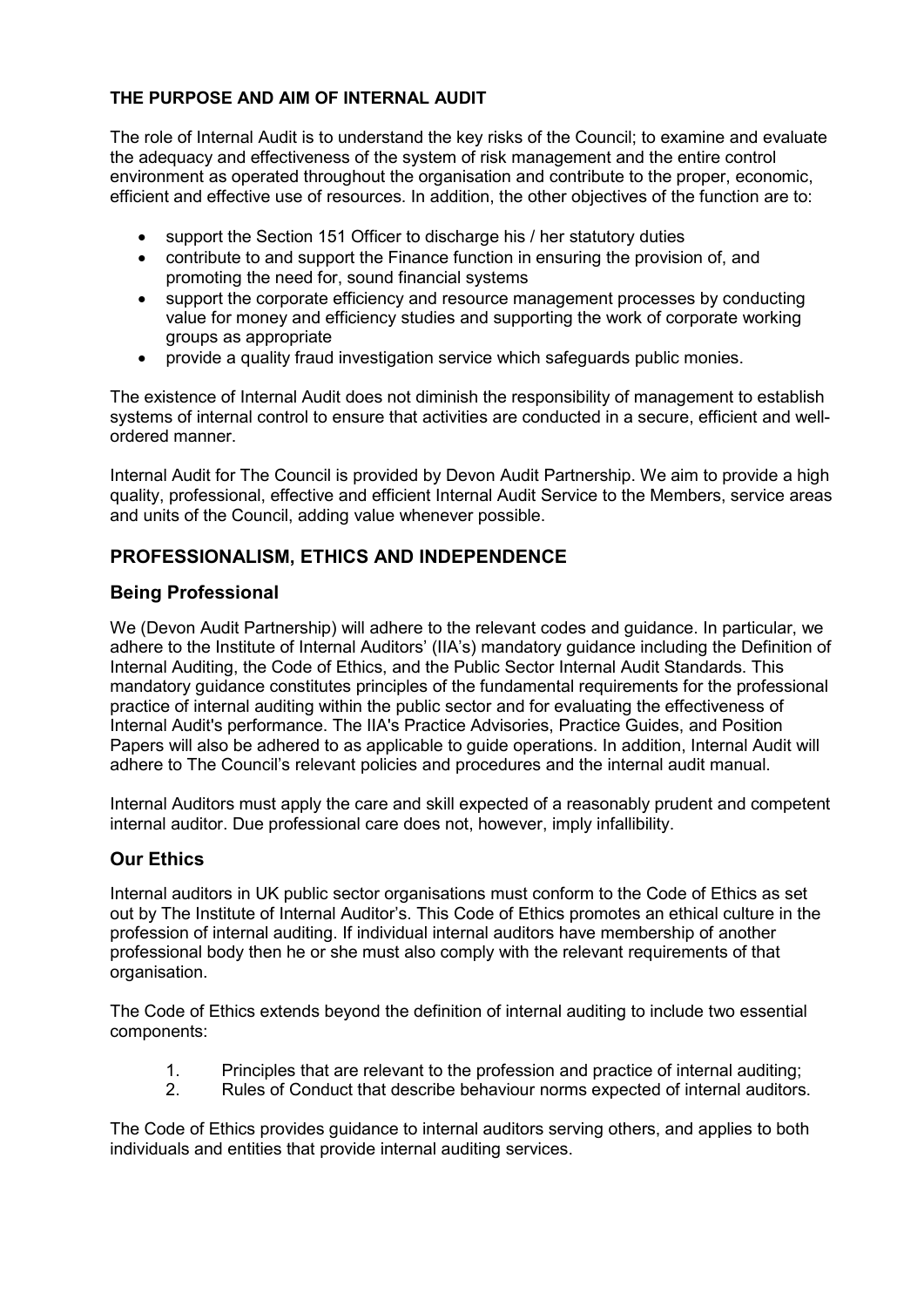The Code of Ethics promotes an ethical, professional culture. It does not supersede or replace Codes of Ethics of employing organisations. Internal auditors must also have regard to the Committee on Standards of Public Life's Seven Principles of Public Life.

#### **Being Independent**

Internal Audit should be independent of the activities that it audits.

The status of Internal Audit should enable it to function effectively. The support of the Council is essential and recognition of the independence of Internal Audit is fundamental to its effectiveness.

The Head of Devon Audit Partnership should have direct access to and freedom to report in his or her own name and without fear or favour to, all officers and members and particularly to those charged with governance (the Audit and Governance Committee). In the event of the necessity arising, the facility also exists for Internal Audit to have direct access to the Chief Executive, the S.151 Officer and the Chair of the Audit and Governance Committee.

The Council should make arrangements for Internal Audit to have adequate budgetary resources to maintain organisational independence.

The Head of Devon Audit Partnership should have sufficient status to facilitate the effective discussion of audit strategies, audit plans, audit reports and action plans with senior management and members of the Council.

Auditors should be mindful of being independent. They;

- Must have an objective attitude of mind and be in a sufficiently independent position to be able to exercise judgment, express opinions and present recommendations with impartiality;
- Notwithstanding employment by the Partnership / Council, must be free from any conflict of interest arising from any professional or personal relationships or from any pecuniary or other interests in an activity or organisation which is subject to audit;
- Must be free from undue influences which either restrict or modify the scope or conduct of their work or significantly affect judgment as to the content of the internal audit report; and
- Must not allow their objectivity to be impaired by auditing an activity for which they have or have had responsibility.

## **AUTHORITY**

Internal Audit, with strict accountability for confidentiality and safeguarding records and information, is authorised full, free, and unrestricted access to any and all of the organisation's records, physical properties, and personnel pertinent to carrying out any engagement.

All employees are requested to assist Internal Audit in fulfilling its roles and responsibilities. This is enforced in the Accounts and Audit (England) Regulations 2015 section 5(2-3) that state that:

Any officer or member of a relevant authority must, if required to do so for the purposes of the internal audit—

- (2) (a) make available such documents and records; and
- (b) supply such information and explanations; as are considered necessary by those conducting the internal audit.
- (3) In this regulation "documents and records" includes information recorded in an electronic form.

In addition, Internal Audit, through the HoDAP, where deemed necessary, will have unrestricted access to: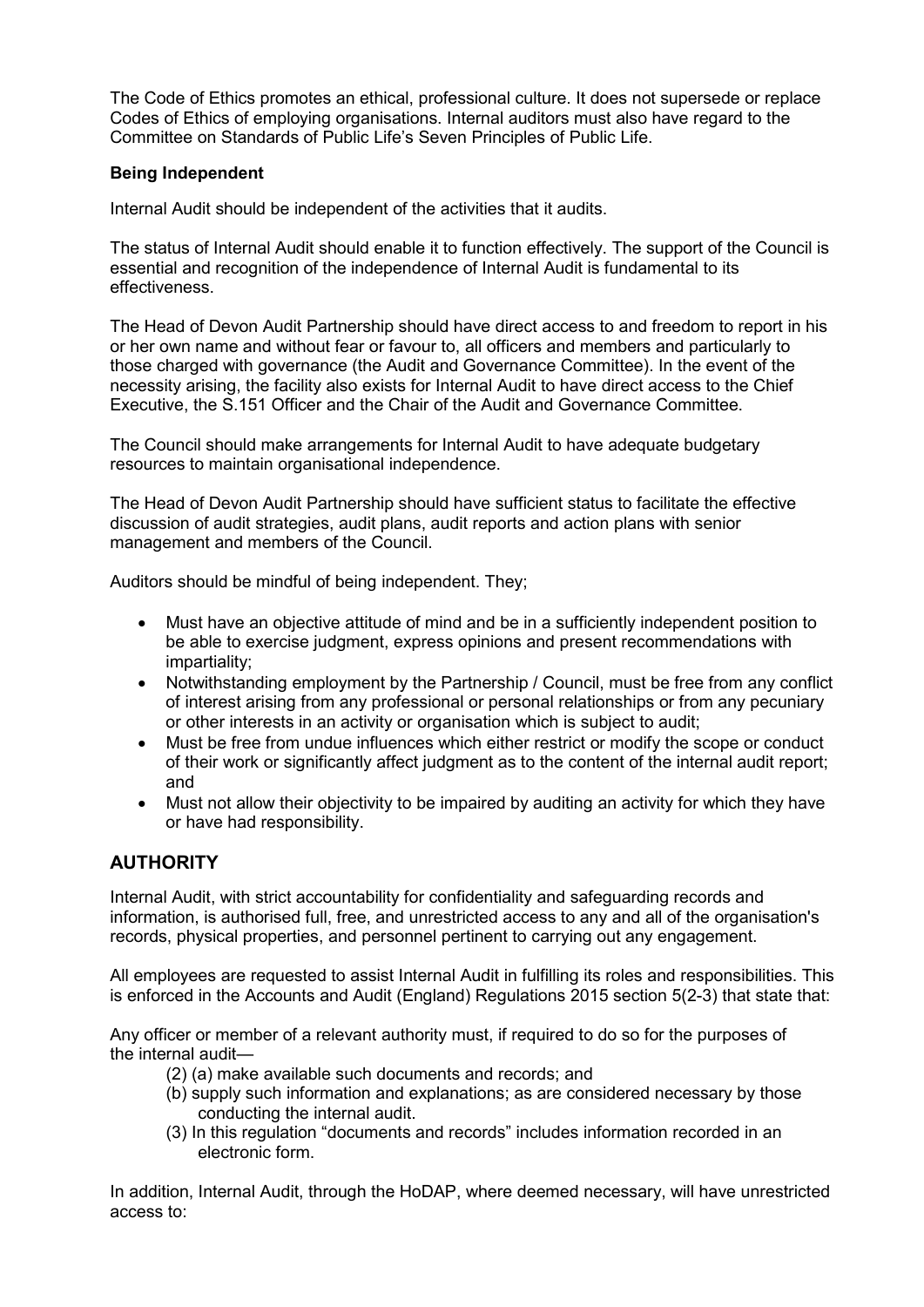- the Chief Executive
- Members
- individual Heads of Service
- Section 151 Officer
- Monitoring Officer
- all authority employees
- all authority premises.

#### **ACCOUNTABILITY**

Devon Audit Partnership is a shared service established and managed via a Partnership Committee and Board with representation from each of the founding partners. The Partnership operates as a separate entity from the client authorities and Internal Audit is therefore independent of the activities which it audits. This ensures unbiased judgements essential to proper conduct and the provision of impartial advice to management. Devon Audit Partnership operates within a framework that allows the following:

- unrestricted access to senior management and members
- reporting in its own name
- separation from line operations

Every effort will be made to preserve objectivity by ensuring that all audit members of audit staff are free from any conflicts of interest and do not, ordinarily, undertake any non-audit duties.

The Head of Devon Audit Partnership fulfils the role of Chief Audit Executive at the Authority and will confirm to the Audit and Governance Committee, at least annually, the organisational independence of the internal audit activity.

The Service Director for Finance 'Section 151 Officer' will liaise with the Head of Devon Audit Partnership and is therefore responsible for monitoring performance and ensuring independence.

Internal Auditors must exhibit the highest level of professional objectivity in gathering, evaluating, and communicating information about the activity or process being examined. Internal Auditors must make a balanced assessment of all the relevant circumstances and not be unduly influenced by their own interests or by others in forming judgments.

The Head of Devon Audit Partnership reports functionally to the Audit and Governance Committee on items such as:

- approving the internal audit charter;
- approving the risk based internal audit plan:
- receiving reports from the Head of Devon Audit Partnership on the section's performance against the plan and other matters;
- approving the Head of Devon Audit Partnership's annual report'
- approve the review of the effectiveness of the system of internal audit.

The HoDAP has direct access to the Chair of Audit and Governance Committee and has the opportunity to meet with the Audit and Governance Committee in private.

#### **RESPONSIBILITIES**

The Chief Executive, Service Directors and other senior officers are responsible for ensuring that internal control arrangements are sufficient to address the risks facing their services.

The Head of Devon Audit Partnership will provide assurance to the Service Director Finance 'Section 151 Officer' regarding the adequacy and effectiveness of the Council's financial framework, helping meet obligations under the LGA 1972 Section 151.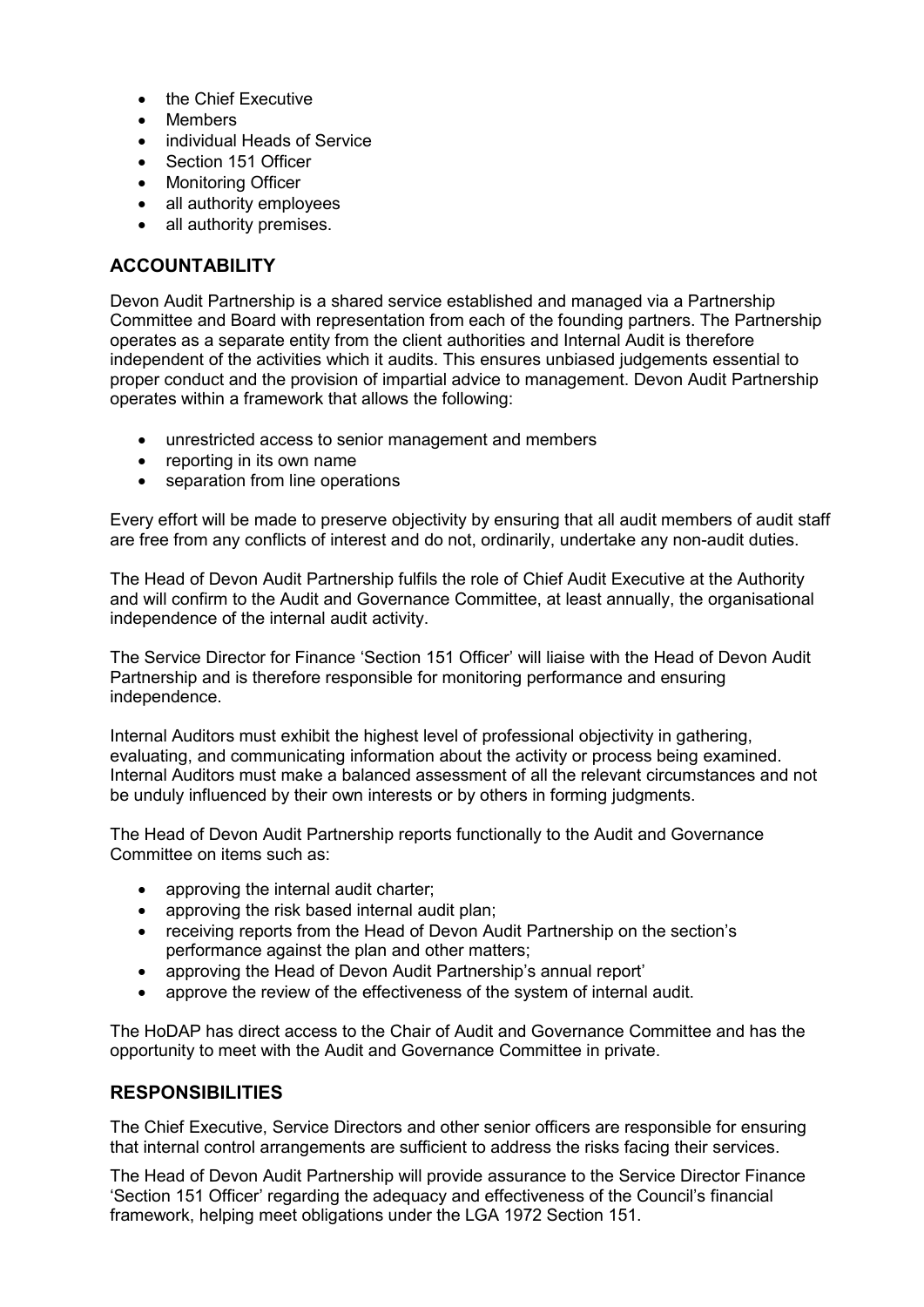The HoDAP will provide assurance to the Monitoring Officer in relation to the adequacy and effectiveness of the systems of governance within the Council helping him/her meet his/her obligations under the Local Government and Housing Act 1989 and the Council's Constitution. The HoDAP will also work with the Monitoring Officer to ensure the effective implementation of the Council's Whistleblowing Policy.

Internal Audit responsibilities include but are not limited to:

- examining and evaluating the soundness, adequacy and application of the Council's systems of internal control, risk management and corporate governance arrangements;
- reviewing the reliability and integrity of financial and operating information and the means used to identify, measure, classify and report such information;
- reviewing the systems established to ensure compliance with those policies, plans, procedures and regulations which could have a significant impact on operations;
- reviewing the means of safeguarding assets and, as appropriate, verifying the existence of such assets;
- investigating alleged fraud and other irregularities referred to the service by management, or concerns of fraud or other irregularities arising from audits, where it is considered that an independent investigation cannot be carried out by management;
- appraising the economy, efficiency and effectiveness with which resources are employed and the quality of performance in carrying out assigned duties including Value for Money Studies;
- working in partnership with other bodies to secure robust internal controls that protect the Council's interests;
- advising on internal control implications of new systems;
- providing consulting and advisory services related to governance, risk management and control as appropriate for the organisation;
- being responsible for reporting significant risk exposures and control issues identified to the Audit and Governance Committee and to senior management, including fraud risks, governance issues.

#### **INTERNAL AUDIT MANAGEMENT**

The PSIAS describe the requirement for the management of the internal audit function. This sets out various criteria that the HoDAP (as Chief Audit Executive) must meet, and includes:

- be appropriately qualified:
- determine the priorities of, deliver and manage the Council's internal audit service through a risk based annual audit plan;
- regularly liaise with the Council's external auditors to ensure that scarce audit resources are used effectively;
- include in the plan the approach to using other sources of assurance if appropriate:
- be accountable, report and build a relationship with the Council's Audit and Governance Committee and S.151 Officer; and
- monitor and report upon the effectiveness of the service delivered and compliance with professional and ethical standards.

These criteria are brought together in an Audit Strategy which explains how the service will be delivered and reflect the resources and skills required.

The Head of Devon Audit Partnership is required to give an annual audit opinion on the governance, risk and control framework based on the audit work done.

The HoDAP should also have the opportunity for free and unfettered access to the Chief Executive and meet periodically with the Monitoring Officer and S.151 Officer to discuss issues that may impact on the Council's governance, risk and control framework and agree any action required.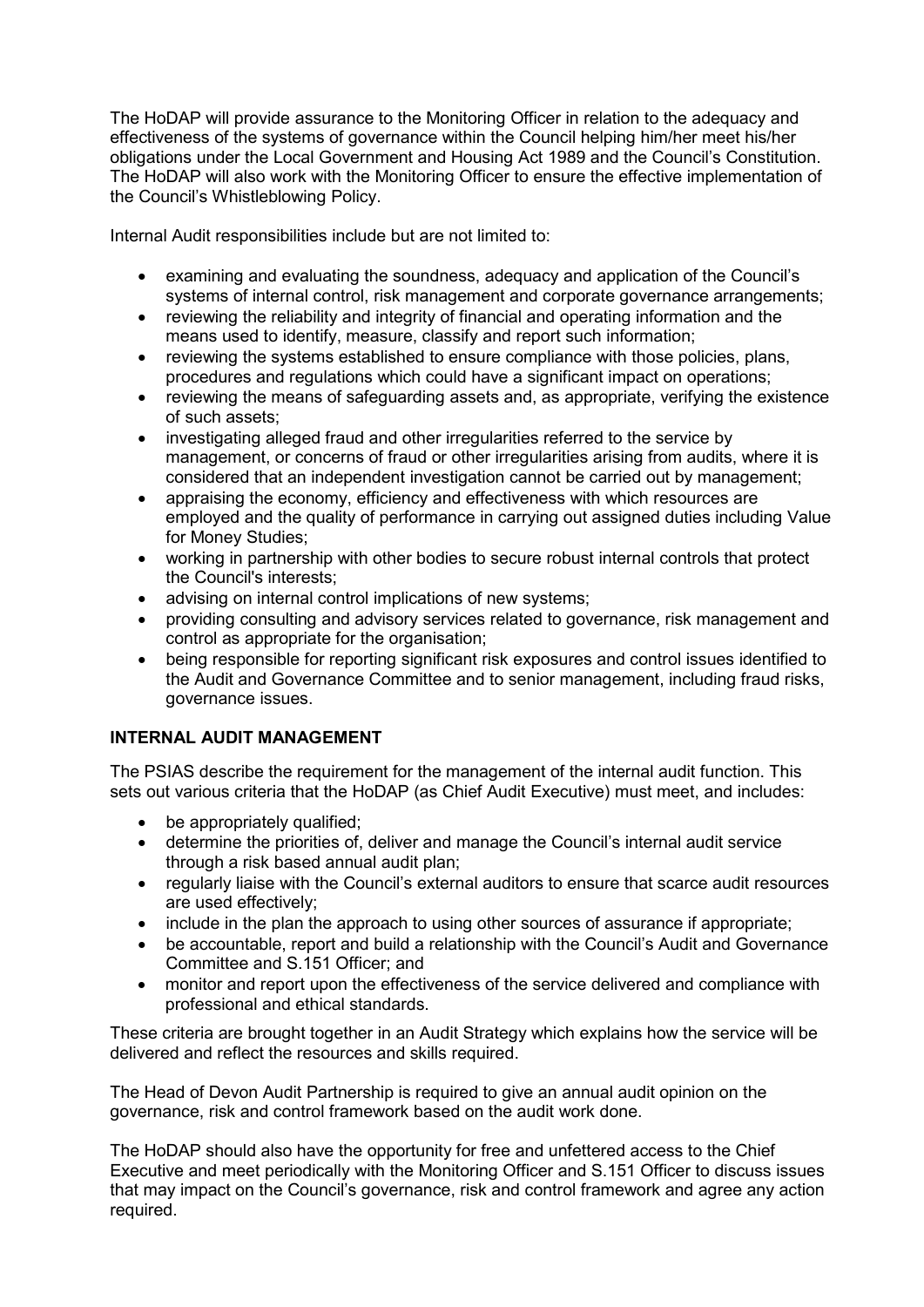## **INTERNAL AUDIT PLAN AND RESOURCES**

At least annually, the Head of Devon Audit Partnership will submit to the Audit and Governance Committee a risk-based internal audit plan for review and approval. The HoDAP will:

- develop, in consultation with Heads of Service, an annual audit plan based on an understanding of the significant risks to which the organisation is exposed;
- submit the plan to the Audit and Governance Committee for review and agreement;
- implement the agreed audit plan;
- maintain a professional audit staff with sufficient knowledge, skills and experience to carry out the plan and carry out continuous review of the development and training needs;
- maintain a programme of quality assurance and a culture of continuous improvement;

The internal audit plan will include timings as well as budget and resource requirements for the next fiscal year. The Head of Internal Audit will communicate the impact of resource limitations and significant interim changes to senior management and the Audit and Governance **Committee** 

Internal Audit resources must be appropriately targeted by assessing the risk, materiality and dependency of the Council's systems and processes. Any significant deviation from the approved Internal Audit plan will be communicated through the periodic activity reporting process.

It is a requirement of the Council's Anti-Fraud and Corruption Strategy that the Head of Devon Audit Partnership be notified of all suspected or detected fraud, corruption or impropriety. All reported irregularities will be investigated in line with established strategies and policies. The audit plan will also include sufficient resource to carry out proactive anti-fraud work.

Internal Audit activities will be conducted in accordance with Council strategic objectives and established policies and procedures.

Monitoring of Internal Audit's processes is carried out on a continuous basis by Internal Audit management, and the Council's members and management may rely on the professional expertise of the Head of the Devon Audit Partnership to provide assurance. From time to time, independent review is carried out: for example, through peer reviews; ensuring compliance with the PSIAS is an essential approach to such a review.

## **REPORTING**

The primary purpose of Internal Audit reporting is to communicate to management within the organisation information that provides an independent and objective opinion on governance, the control environment and risk exposure and to prompt management to implement agreed actions.

Internal Audit should have direct access and freedom to report in their own name and without fear or favour to, all officers and members, particularly to those charged with governance (the Audit and Governance Committee).

A written report will be prepared for every internal audit project and issued to the appropriate manager accountable for the activities under review. Reports will include an 'opinion' on the risk and adequacy of controls in the area that has been audited, which, together, will form the basis of the annual audit opinion on the overall control environment. The aim of every Internal Audit report should be:

• to give an opinion on the risk and controls of the area under review, building up to the annual opinion on the control environment; and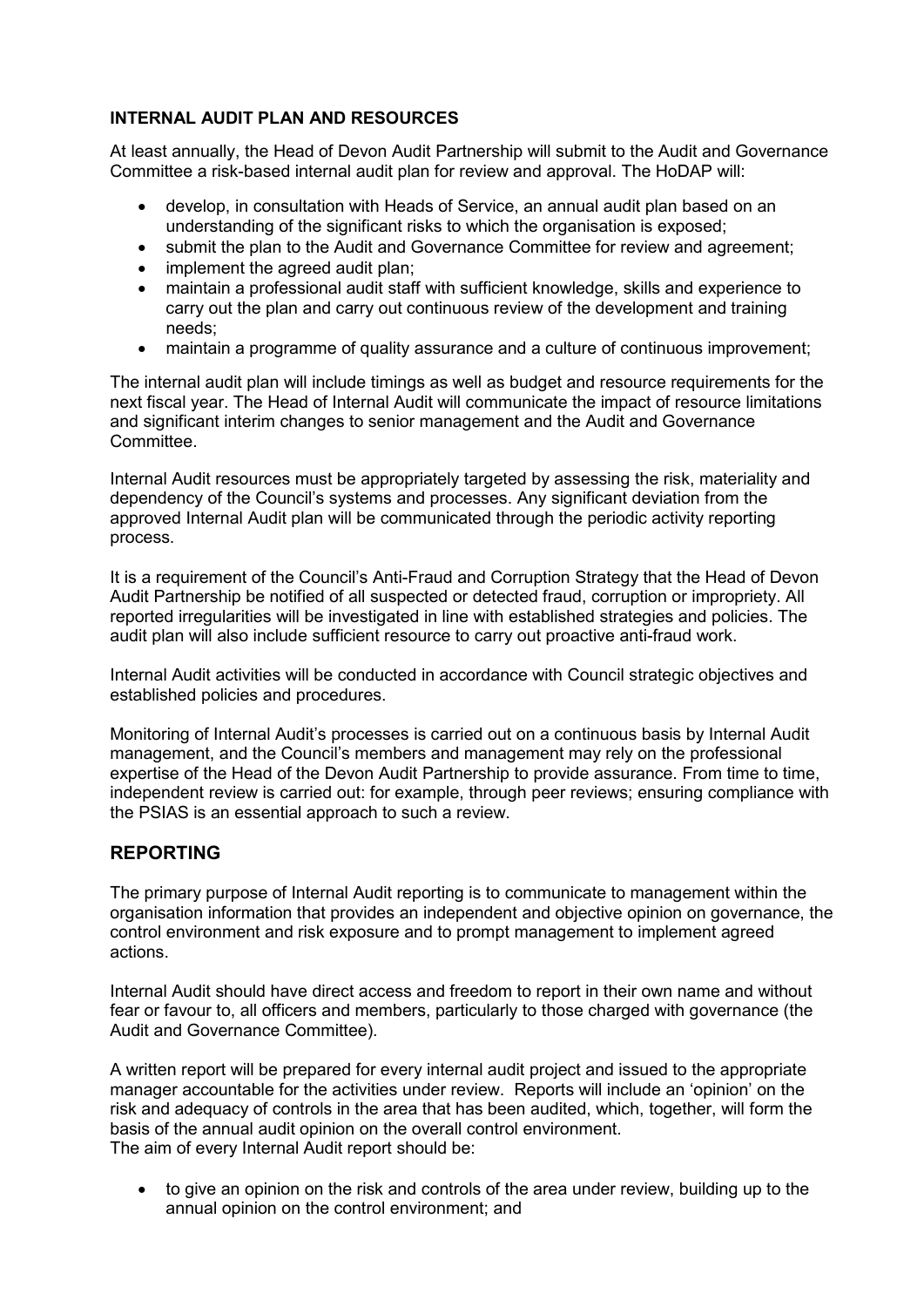• to recommend and agree actions for change leading to improvement in governance, risk management, the control environment and performance.

The Manager will be asked to respond to the report in writing, within 30 days, although this period can be extended by agreement. The written response must show what actions have been taken or are planned in relation to each risk or control weakness identified. If action is not to be taken this must also be stated. The Head of Devon Audit Partnership is responsible for assessing whether the manager's response is adequate.

Where deemed necessary, the Internal Audit report will be subject to a follow-up, normally within six months of its issue, in order to ascertain whether the action stated by management in their response to the report has been implemented.

The Head of the Devon Audit Partnership will

- submit periodic reports to the Audit and Governance Committee summarising key findings of reviews and the results of follow-ups undertaken;
- submit on an annual basis an Annual Internal Audit Report to the Audit and Governance Committee, incorporating an opinion on the Council's control environment, which will also inform the Annual Governance Statement.

#### **RELATIONSHIP WITH THE AUDIT AND GOVERNANCE COMMITTEE**

The Council's Audit and Governance Committee will act as the Board as defined in the Public Sector Internal Audit Standards (PSIAS),

The Specific Functions of the Audit and Governance Committee are set out in the Council's Constitution (Part E Responsibility for Functions).

The Head of Devon Audit Partnership will assist the Committee in being effective and in meeting its obligations. To facilitate this, the HoDAP will:

- attend meetings, and contribute to the agenda;
- ensure that it receives, and understands, documents that describe how Internal Audit will fulfil its objectives (e.g. the Audit Strategy, annual work programmes, progress reports);
- report the outcomes of internal audit work, in sufficient detail to allow the committee to understand what assurance it can take from that work and/or what unresolved risks or issues it needs to address;
- establish if anything arising from the work of the committee requires consideration of changes to the audit plan, and vice versa;
- present an annual report on the effectiveness of the system of internal audit; and
- present an annual internal audit report including an overall opinion on the governance, risk and control framework

#### **QUALITY ASSURANCE AND IMPROVEMENT PROGRAMME**

The PSIAS states that a quality assurance and improvement programme must be developed; the programme should be informed by both internal and external assessments.

An external assessment must be conducted at least once in five years by a suitably qualified, independent assessor.

In December 2016 Terry Barnett, Head of Assurance for Hertfordshire Shared Internal Audit Service who completed an external validation of the Partnership. Terry concluded that;

"It is our overall opinion that the Devon Audit Partnership **generally conforms**\* to the Public Sector Internal Audit Standards, including the Definition of Internal Auditing, the Code of Ethics and the Standards.